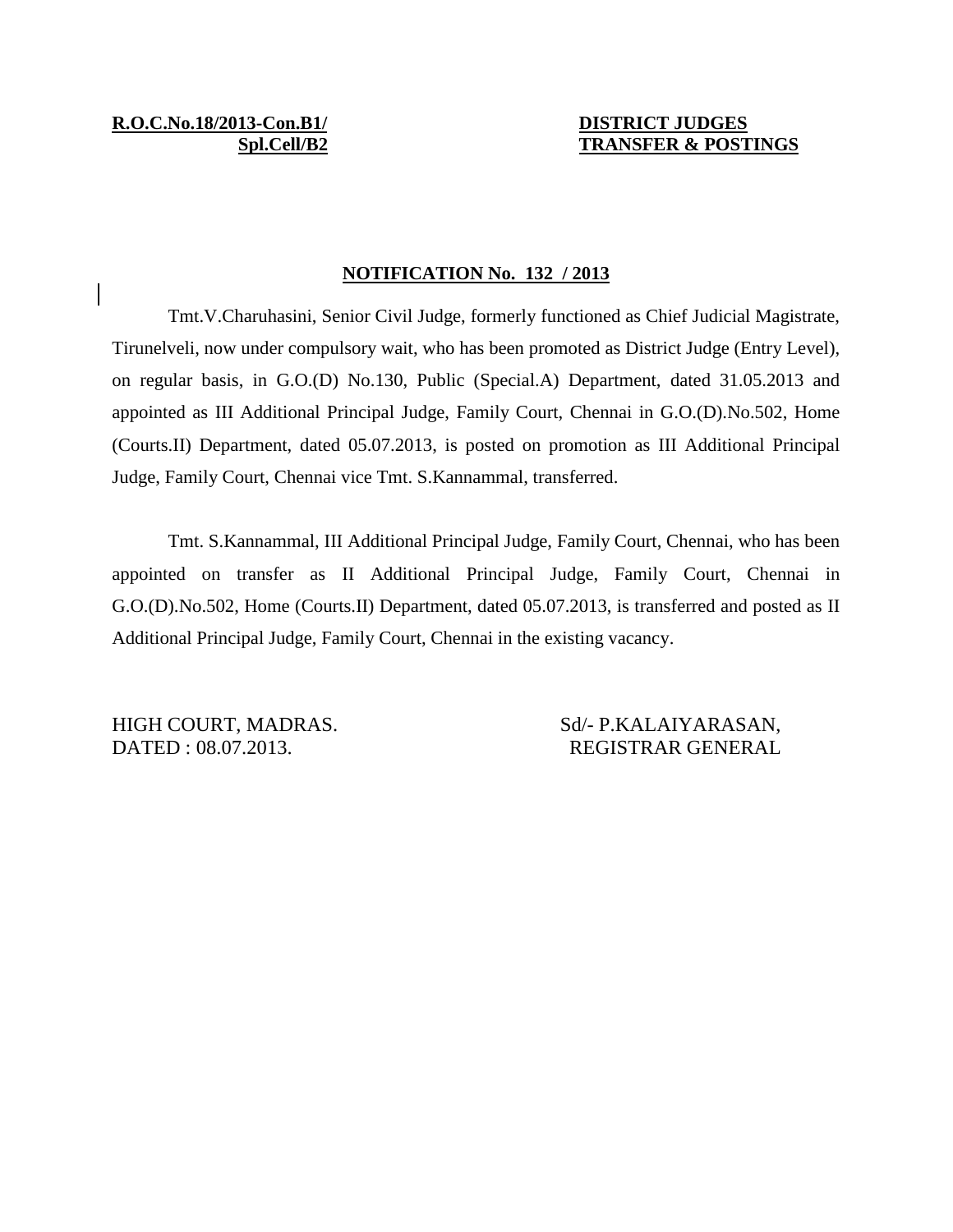### **R.O.C.No.6934-A/2013-B2 CIVIL JUDGES**

## **TRANSFER & POSTINGS**

### **NOTIFICATION No. 133 / 2013**

**I**

The Civil Judges mentioned in Column (1) below are transferred and posted to the posts noted against their names in Column (2) below:

| $S_{\cdot}$<br>No. | <b>Name and Designation</b><br>(1)                                                        | <b>Transferred and posted as</b><br>(2)                                                                  |
|--------------------|-------------------------------------------------------------------------------------------|----------------------------------------------------------------------------------------------------------|
|                    | <b>Thiru / Tmt./Selvi.</b>                                                                |                                                                                                          |
| $\mathbf{1}$       | G.Saran,<br>Judicial Magistrate, Kallakurichi.                                            | Principal District Munsif, Madurai in the<br>existing vacancy.                                           |
| $\overline{2}$     | S.Syed Barkathullah,<br>District Munsif-cum-Judicial Magistrate,<br>Uthukkottai.          | Judicial Magistrate, Fast Track Court at<br>Magisterial Level at Vellore in the<br>existing vacancy.     |
| 3                  | D.Jeyakumari Jemi Rathna,<br>Judicial Magistrate,<br>Additional Mahila Court, Perambalur. | Judicial Magistrate, Padmanabhapuram in<br>the existing vacancy.                                         |
| $\overline{4}$     | R.Gokulakrishnan,<br>District Munsif-cum-Judicial Magistrate,<br>Neyveli.                 | Principal District Munsif, Bhavani in the<br>existing vacancy.                                           |
| 5                  | K.Hariharan,<br>Judicial Magistrate, Uthagamandalam.                                      | Judicial Magistrate No.II, Pollachi in the<br>existing vacancy.                                          |
| 6                  | N.Sriram,<br>Judicial Magistrate, Fast Track Court at<br>Magisterial Level, Pennagaram.   | District Munsif-cum-Judicial<br>Magistrate, Uthukkottai, vice<br>Thiru S.Syed Barkathullah, transferred. |
| $\tau$             | K.S.Kayalvizhi,<br>District Munsif, Tiruppur.                                             | XIV Metropolitan Magistrate, Egmore,<br>Chennai in the existing vacancy.                                 |
| 8                  | P.R.Supraja,<br>Judicial Magistrate No.II, Chengalpattu.                                  | Judicial Magistrate, Tiruvottiyur in the<br>existing vacancy.                                            |
| 9                  | D.Mohankumar,<br>Additional District Munsif, Tindivanam.                                  | Judicial Magistrate No.II, Sankari in the<br>existing vacancy                                            |
| 10                 | P.Sudha,<br>Judicial Magistrate, Sathyamangalam.                                          | District Munsif-cum-Judicial Magistrate,<br>Nannilam in the existing vacancy.                            |
| 11                 | N.Alicia,<br>Judicial Magistrate No.II, Nagapattinam.                                     | District Munsif, Pallipattu in the existing<br>vacancy.                                                  |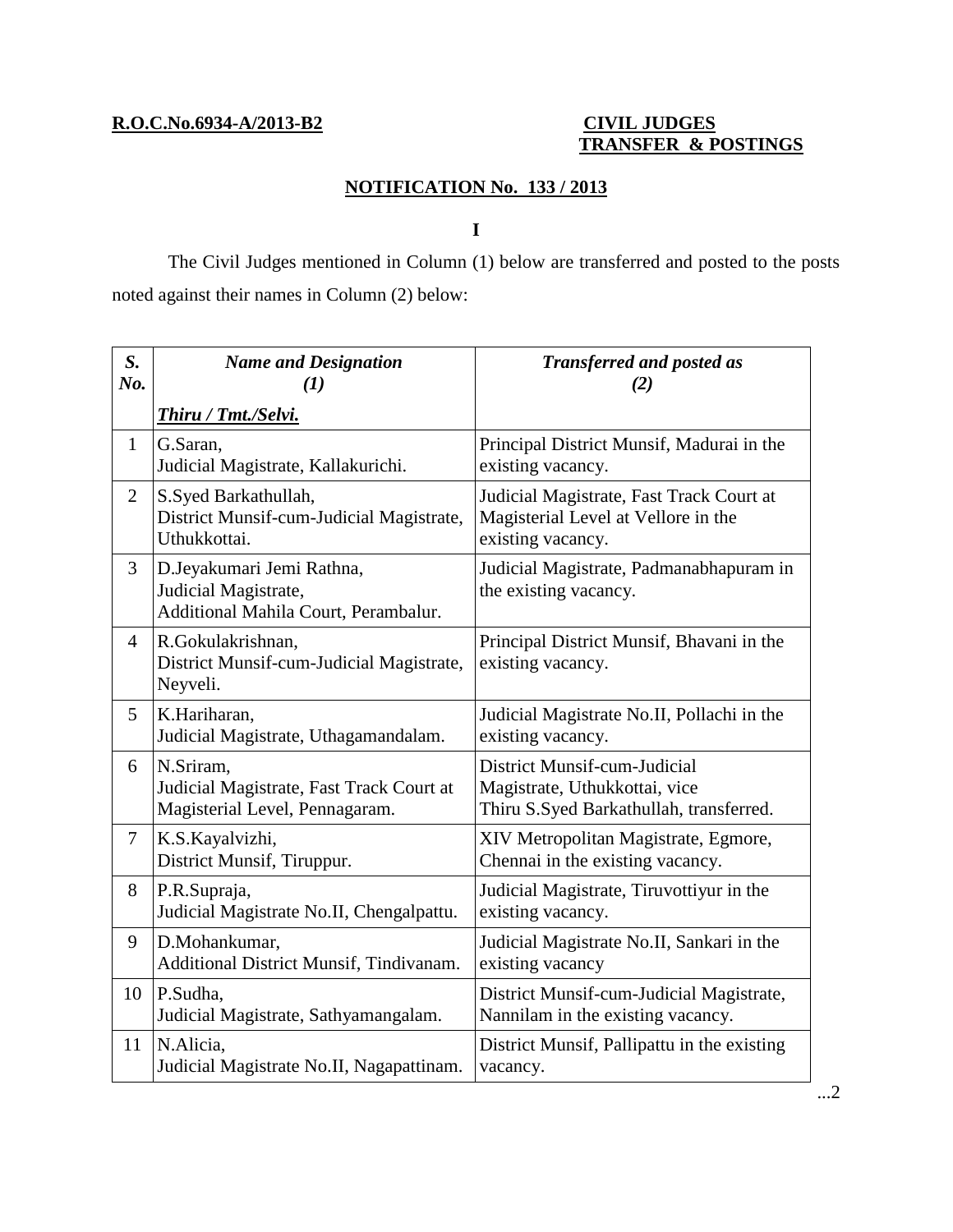| S.<br>No. | <b>Name and Designation</b><br>$\bf(1)$                                                              | <b>Transferred and posted as</b><br>(2)                                                                  |
|-----------|------------------------------------------------------------------------------------------------------|----------------------------------------------------------------------------------------------------------|
|           | Thiru / Tmt./Selvi.                                                                                  |                                                                                                          |
| 12        | S.Umamaheswari,<br>Principal District Munsif-cum-<br>Judicial Magistrate, Vandavasi.                 | Additional District Munsif, Alandur vice<br>Thiru S.Shanmugavel, transferred.                            |
| 13        | S.Shanmugavel,<br>Additional District Munsif, Alandur.                                               | Principal District Munsif, Alandur vice<br>Tmt.K.S.Jayamangalam, promoted.                               |
| 14        | S.Somasundaram,<br>Judicial Magistrate, Fast Track Court at<br>Magisterial Level, Thiruthuraipoondi. | Judicial Magistrate, Tiruvaiyaru in the<br>existing vacancy.                                             |
| 15        | C.Sundarapandian,<br>Judicial Magistrate, Fast Track Court at<br>Magisterial Level, Attur.           | Principal District Munsif-cum-Judicial<br>Magistrate, Vandavasi, vice<br>Tmt.S.Umamaheswari transferred. |
| 16        | M.Backiam,<br>Judicial Magistrate No.I, Chidambaram.                                                 | I Additional District Munsif, Salem vice<br>Thiru V.Jai Kumar, transferred.                              |
| 17        | V.Jai Kumar,<br>I Additional District Munsif, Salem.                                                 | Principal District Munsif, Salem in the<br>existing vacancy.                                             |
| 18        | V.Balasubramanian,<br>Additional District Munsif, Gudalur.                                           | Additional District Munsif, Karaikudi vice<br>Thiru S.Nalinakumar, transferred.                          |
| 19        | S.Nalinakumar,<br>Additional District Munsif, Karaikudi.                                             | Principal District Munsif-cum-Judicial<br>Magistrate, Karaikudi in the existing<br>vacancy.              |
| 20        | A.Basheer,<br>I Additional District Munsif,<br>Coimbatore.                                           | Principal District Munsif-cum-Judicial<br>Magistrate, Gudalur in the existing<br>vacancy.                |
| 21        | J.K.Dhilip,<br>Additional District Munsif, Vandavasi.                                                | Judicial Magistrate No.VI, Tiruchirapalli in<br>the existing vacancy.                                    |
| 22        | R.Geetha,<br>II Addl.District Munsif, Kallakurichi.                                                  | Judicial Magistrate, Uthamapalayam in the<br>existing vacancy.                                           |
| 23        | T.Thirumal,<br>Judicial Magistrate No.II,<br>Mayiladuthurai.                                         | District Munsif, Chengalpattu in the<br>existing vacancy.                                                |
| 24        | C.Sivakumar,<br>Additional District Munsif, Gingee.                                                  | Judicial Magistrate No.I, Thanjavur in the<br>existing vacancy.                                          |
| 25        | K.Ambiga,<br>District Munsif-cum-Judicial Magistrate,<br>Bodinayakkanur.                             | Judicial Magistrate No.VI, Salem in the<br>existing vacancy.                                             |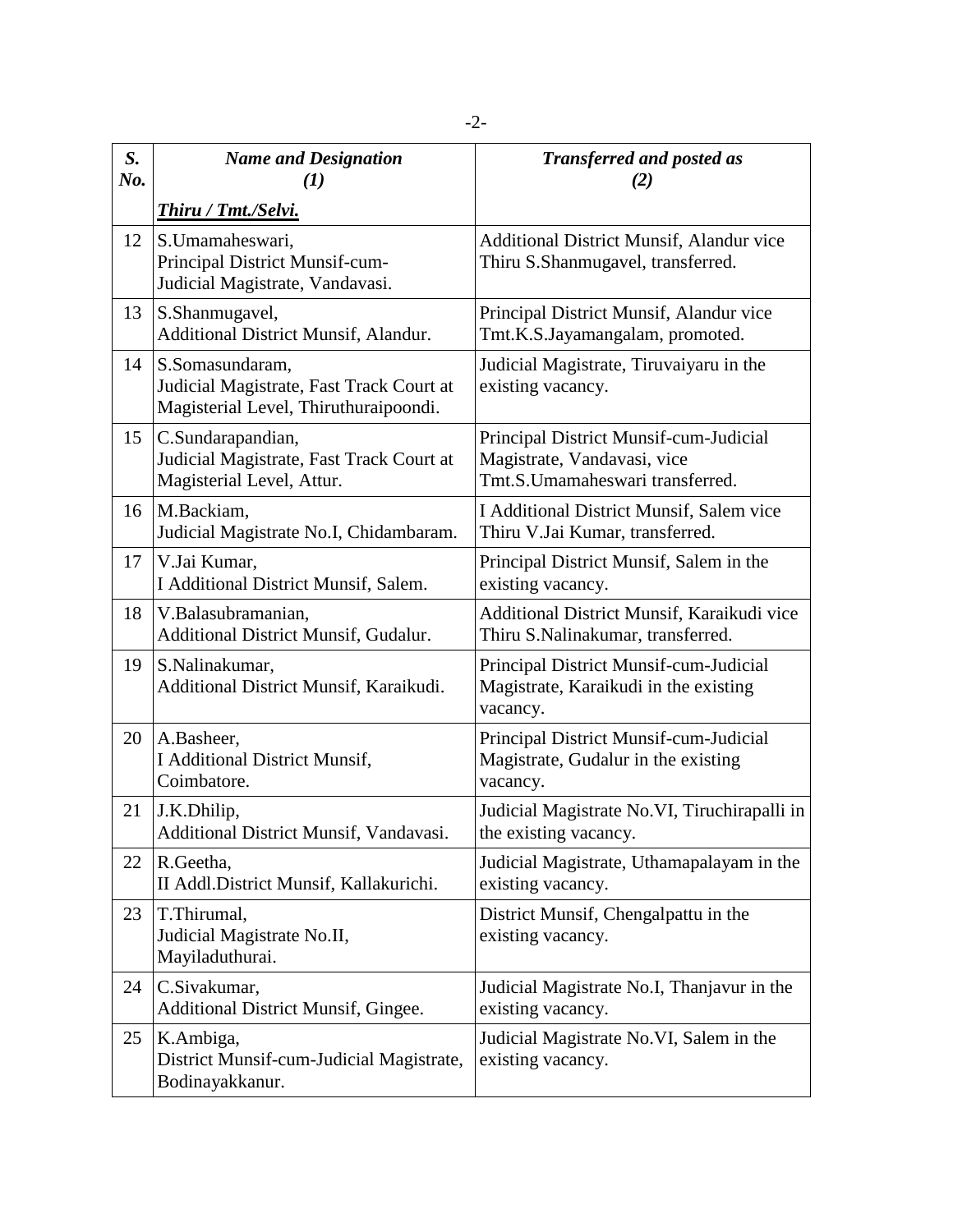| S.<br>No. | <b>Name and Designation</b>                                                        | <b>Transferred and posted as</b>                                         |
|-----------|------------------------------------------------------------------------------------|--------------------------------------------------------------------------|
|           | Thiru / Tmt./Selvi.                                                                |                                                                          |
|           | 26   M.Seyadhu Sulaiman Ussain,<br>Judicial Magistrate,<br>Mobile Court, Namakkal. | Judicial Magistrate No.II, Dindigul, vice<br>Tmt.N.Umarani, transferred. |

...3

| S.<br>No. | <b>Name and Designation</b><br>$\mathbf{U}$                                                                                    | <b>Transferred and posted as</b><br>(2)                                                          |
|-----------|--------------------------------------------------------------------------------------------------------------------------------|--------------------------------------------------------------------------------------------------|
|           | Thiru / Tmt./Selvi.                                                                                                            |                                                                                                  |
| 27        | D.Kaviarasan,<br>Special Judicial Magistrate,<br>Special Court for Exclusive trial of Land<br>Grabbing Cases, Theni.           | District Munsif-cum-Judicial Magistrate,<br>Neyveli, vice Thiru R.Gokulakrishnan<br>transferred. |
| 28        | M.Arunachalam,<br>Special Judicial Magistrate, Special<br>Court for Exclusive trial of Land<br>Grabbing Cases, Uthagamandalam. | Judicial Magistrate, Uthagamandalam vice<br>Thiru K.Hariharan, transferred.                      |
| 29        | K.Dhayanithi,<br>District Munsif-cum-Judicial Magistrate,<br>Omalur.                                                           | I Additional District Munsif, Coimbatore,<br>vice Thiru A.Basheer transferred.                   |
| 30        | D.Sivakumar,<br>Judicial Magistrate No.I, Villupuram.                                                                          | Judicial Magistrate, Ambattur in the<br>existing vacancy.                                        |
| 31        | R.Velraj,<br>District Munsif, Oddanchatram.                                                                                    | Judicial Magistrate No.II, Poonamallee in<br>the existing vacancy.                               |
| 32        | N.Umarani,<br>Judicial Magistrate No.II, Dindigul.                                                                             | Principal District Munsif, Dindigul in the<br>existing vacancy.                                  |
| 33        | C.Jayaprakash,<br>II Addl. District Munsif, Tiruchirapalli.                                                                    | Judicial Magistrate, Avinasi in the existing<br>vacancy.                                         |
| 34        | K.L.Priyanka,<br>Judicial Magistrate No.I, Tiruchirapalli.                                                                     | District Munsif, Palani in the existing<br>vacancy.                                              |
| 35        | P.M.Raikhana Parveen,<br>Judicial Magistrate, Sathankulam.                                                                     | District Munsif-cum-Judicial Magistrate,<br>Omalur, vice Thiru K.Dhayanithi,<br>transferred.     |
| 36        | S.Ganapathisamy,<br>Judicial Magistrate, Fast Track Court at<br>Magisterial Level, Kovilpatti                                  | District Munsif-cum-Judicial Magistrate,<br>Kamudhi in the existing vacancy.                     |
| 37        | S.Thangaraj,                                                                                                                   | Posted on other duty as Assistant Editor,                                                        |

-3-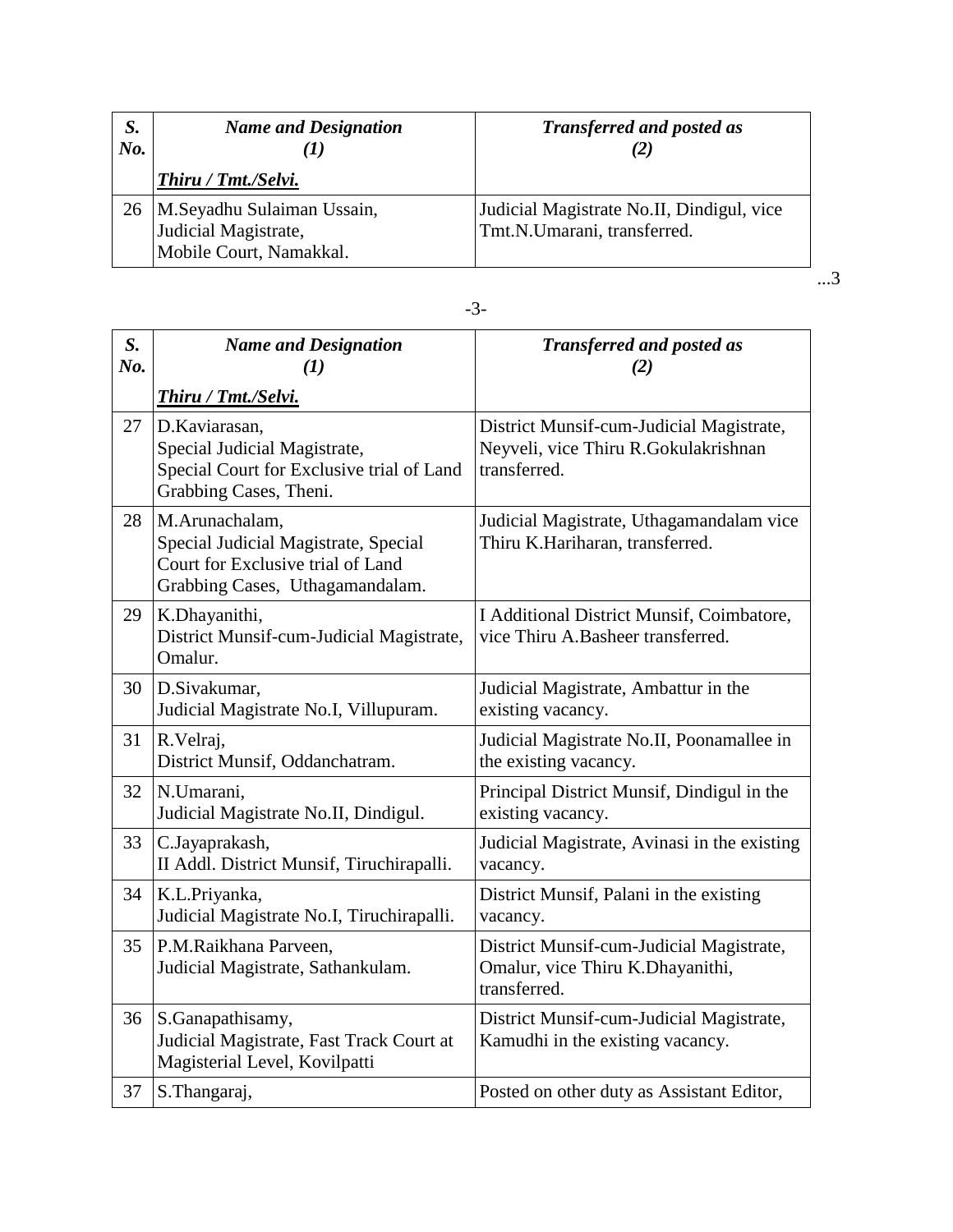| S.<br>No. | <b>Name and Designation</b>                                               | <b>Transferred and posted as</b><br>(2)                                                    |
|-----------|---------------------------------------------------------------------------|--------------------------------------------------------------------------------------------|
|           | Thiru / Tmt./Selvi.                                                       |                                                                                            |
|           | Judicial Magistrate, Fast Track Court at<br>Magisterial Level, Coonoor,   | Tamil Law Journal, High Court, Madras<br>vice Tmt.T.Jayashree, transferred.                |
| 38        | T.Jayashree<br>Assistant Editor,<br>Tamil Law Journal, High Court, Madras | VIII Metropolitan Magistrate, George<br>Town, Chennai in the existing vacancy.             |
| 39        | R.Karl Marx.<br>District Munsif-cum-Judicial Magistrate,<br>Vedasandur.   | XVI Judge, Court of Small Causes,<br>Chennai vice Thiru N.Sachidhanantham,<br>transferred. |
| 40        | N.Sachidhanantham,<br>XVI Judge, Court of Small Causes,<br>Chennai.       | XV Judge, Court of Small Causes, Chennai<br>vice Ms.B.S.Kalaivani, transferred.            |

| $S_{\cdot}$<br>No. | <b>Name and Designation</b><br>$\bf(I)$                           | <b>Transferred and posted as</b><br>(2)                                              |
|--------------------|-------------------------------------------------------------------|--------------------------------------------------------------------------------------|
|                    | Thiru / Tmt./Selvi.                                               |                                                                                      |
| 41                 | B.S.Kalaivani,<br>XV Judge,<br>Court of Small Causes, Chennai.    | XIV Judge, Court of Small Causes,<br>Chennai vice Thiru C.Sasikumar,<br>transferred. |
| 42                 | C.Sasikumar,<br>XIV Judge,<br>Court of Small Causes, Chennai.     | XIII Judge, Court of Small Causes,<br>Chennai vice Ms.S.Tamilselvi, transferred.     |
| 43                 | S.Tamilselvi,<br>XIII Judge,<br>Court of Small Causes, Chennai.   | XII Judge, Court of Small Causes, Chennai<br>vice Ms.T.S.P. Jayasudha, transferred.  |
| 44                 | T.S.P.Jayasudha,<br>XII Judge,<br>Court of Small Causes, Chennai. | XI Judge, Court of Small Causes, Chennai<br>vice Thiru E.Bakthavachalu, transferred. |
| 45                 | E.Bakthavachalu,<br>XI Judge,<br>Court of Small Causes, Chennai.  | X Judge, Court of Small Causes, Chennai<br>in the existing vacancy.                  |

### -4-

...4

#### **II**

The Government, in G.O.(Ms.)No.586, Home (Courts-II) Department, dated 30.7.2012, have issued orders sanctioning the constitution of one Judicial Magistrate Court (Additional